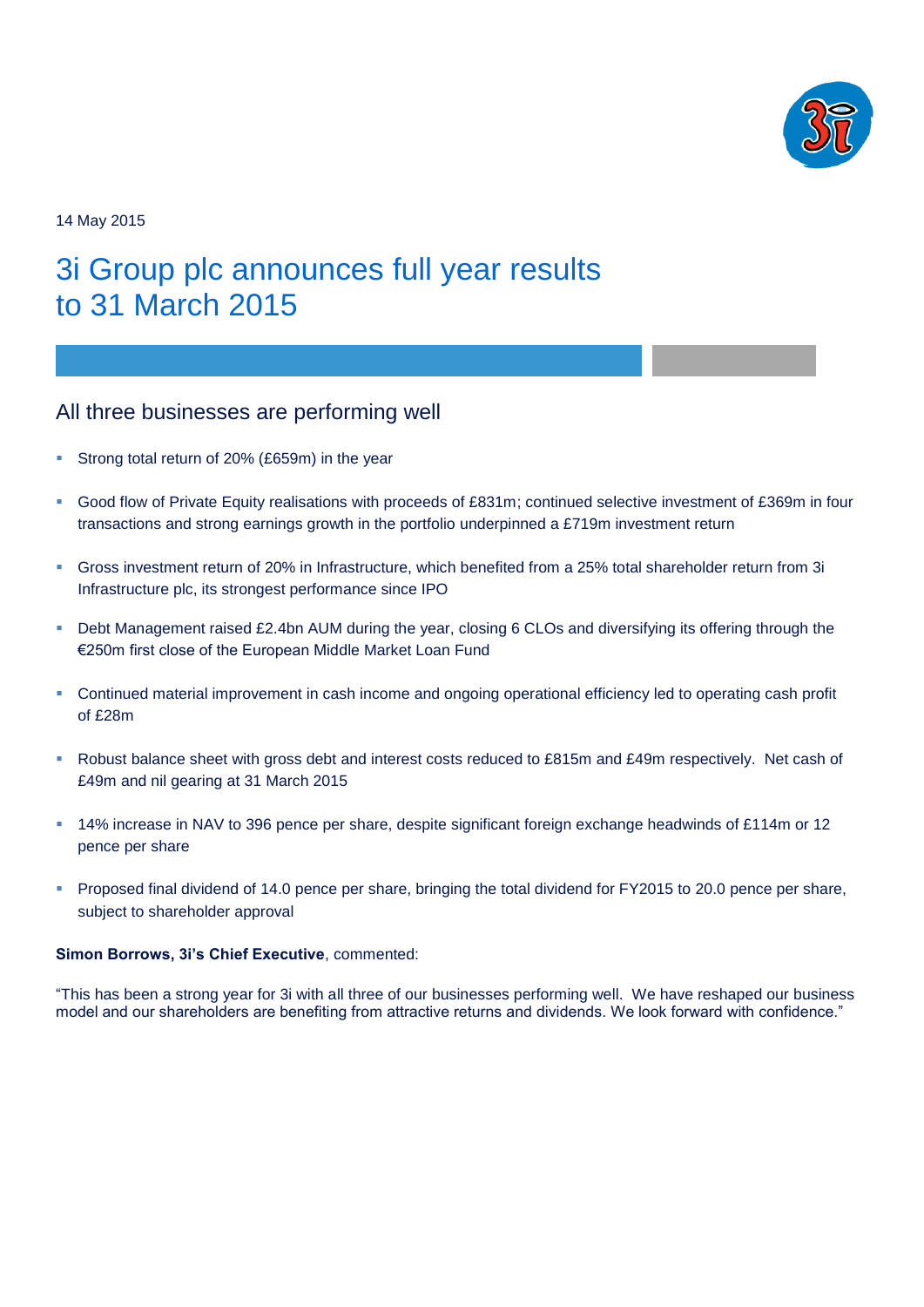## **Financial highlights**

| Year to/as at |
|---------------|
| 31 March      |
| 2014          |
|               |
| £478m         |
| 16.3%         |
| 20.0p         |
| £136m         |
| 1.0%          |
| £5m           |
|               |

| <b>Proprietary Capital</b>                      |                  |                  |
|-------------------------------------------------|------------------|------------------|
| Realisation proceeds                            | £841m            | £677m            |
| - Uplift over opening book value <sup>1</sup>   | £145m/27%        | £191m/45%        |
| - Money multiple                                | 2.0x             | 1.8x             |
| Gross investment return <sup>2</sup>            | £805m            | £665m            |
| - As a percentage of opening 3i portfolio value | 22.6%            | 20.2%            |
| Operating profit <sup>3</sup>                   | £721m            | £539m            |
| Cash investment                                 | £474m            | £337m            |
| 3i portfolio value                              | £3.877m          | £3,565m          |
| Gross debt                                      | £815m            | £857m            |
| Net cash/(debt)                                 | £49m             | £(160)m          |
| Gearing                                         | nil              | 5%               |
| Liquidity                                       | £1.214m          | £1,197m          |
| Net asset value                                 | £3,806m          | £3,308m          |
| Diluted net asset value per ordinary share      | 396 <sub>p</sub> | 348 <sub>p</sub> |

#### **Fund Management**

| <b>Fund Management</b>                           |          |          |
|--------------------------------------------------|----------|----------|
| Total assets under management                    | £13.474m | £12.911m |
| - Third party capital                            | £10.140m | £9,508m  |
| - Proportion of third party capital              | 75%      | 74%      |
| Total fee income                                 | £125m    | £127m    |
| - Third-party fee income                         | £80m     | £76m     |
| Operating profit <sup>3</sup>                    | £26m     | £19m     |
| Underlying Fund Management profit <sup>3,4</sup> | £33m     | £33m     |
| - Underlying Fund Management margin              | 26%      | 26%      |
|                                                  |          |          |

- <sup>1</sup> Uplift over opening book value excludes refinancings. The 2014 balance has been restated from £202m to £191m to exclude refinancings.
- <sup>2</sup> Gross investment return includes portfolio fees of nil (2014: £3 million) allocated to Fund Management.
- <sup>3</sup> Operating profit for the Proprietary Capital and Fund Management activities excludes carried interest and performance fees payable/receivable, which is not allocated between these activities.
- 4 Excludes Fund Management restructuring costs of £1m and amortisation costs of £6m (2014: £8 million, £6 million).

#### ENDS

#### **For further information, please contact:**

| <b>Silvia Santoro, Investor Relations Director</b> |
|----------------------------------------------------|
| Kathryn van der Kroft, Communications Director     |

**Silvia Santoro**, Investor Relations Director Tel: 020 7975 3258 Tel: 020 7975 3021

#### **For further information regarding the announcement of 3i's annual results to 31 March 2015, including a live videocast of the results presentation at 10.00am, please visit** [www.3i.com.](http://www.3i.com/)

#### **Notes to editors**

3i is a leading international investment manager focused on mid-market Private Equity, Infrastructure and Debt Management. Our core investment markets are northern Europe and North America. For further information, please visit: [www.3i.com.](http://www.3i.com/)